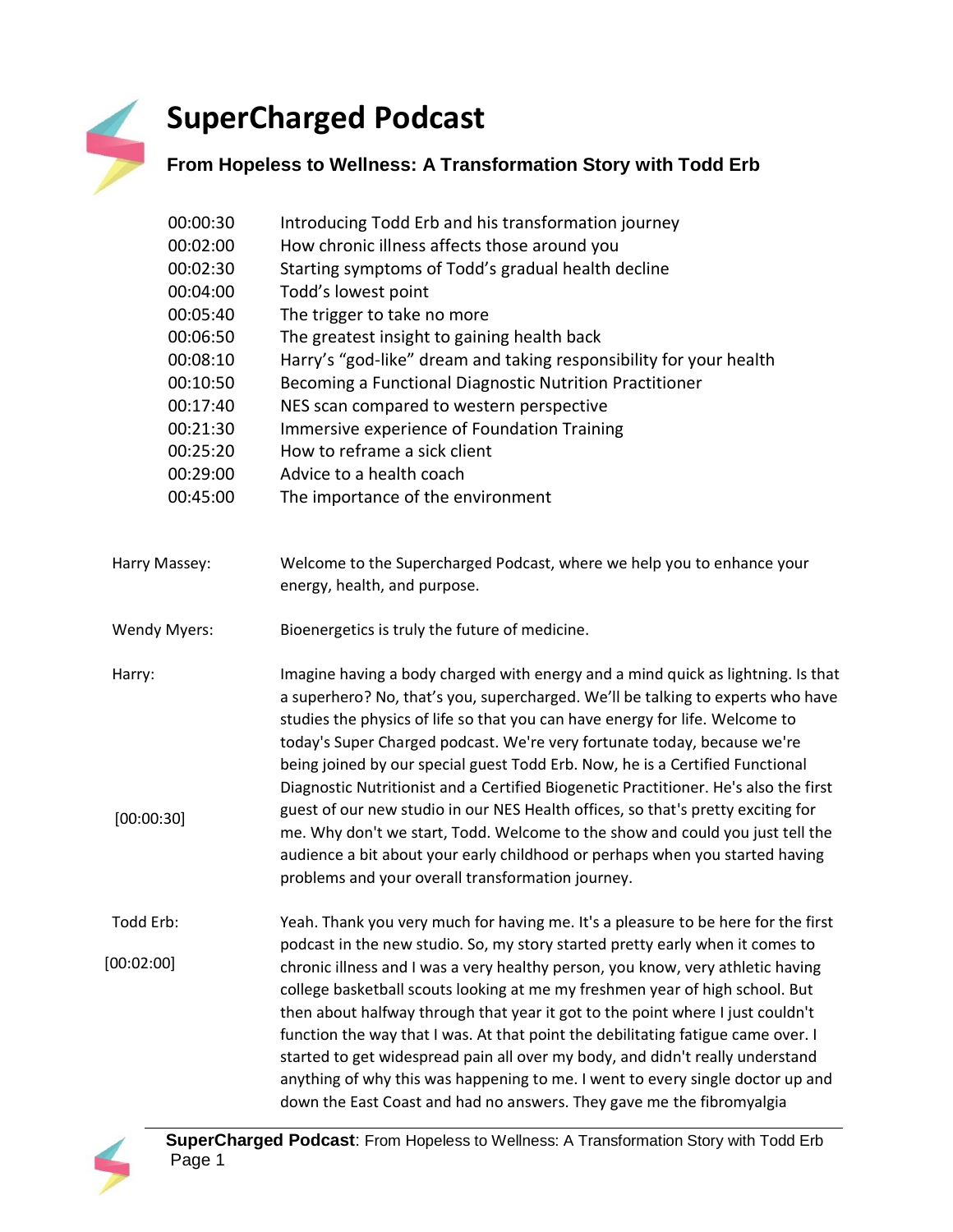|            | diagnosis and I was left with muscle relaxers, pain killers, and those types of<br>things to get myself out of that position.                                                                                                                                                                                                                                                                                                                                                                                                                                                                                                                     |
|------------|---------------------------------------------------------------------------------------------------------------------------------------------------------------------------------------------------------------------------------------------------------------------------------------------------------------------------------------------------------------------------------------------------------------------------------------------------------------------------------------------------------------------------------------------------------------------------------------------------------------------------------------------------|
| Harry:     | How does that feel for your parents?                                                                                                                                                                                                                                                                                                                                                                                                                                                                                                                                                                                                              |
| Todd:      | It was stressful. None of us were really ready for that. It was hard on the entire<br>family definitely, because I wasn't finding relief and they were trying to go every<br>avenue that they knew to try and provide me that relief, but sadly we just didn't<br>find it for many, many years.                                                                                                                                                                                                                                                                                                                                                   |
| Harry:     | Was there a sudden onset or was it a gradual decline over a few years?                                                                                                                                                                                                                                                                                                                                                                                                                                                                                                                                                                            |
| Todd:      | It was a somewhat gradual decline. I did start to have some back spasms and                                                                                                                                                                                                                                                                                                                                                                                                                                                                                                                                                                       |
| [00:02:30] | stuff like that when I was 12, but I just wrote it off as growing pains and stuff<br>like that, because I'm six foot five. You know, I had many, many growth spurts<br>and just kind of wrote off a lot of things. Wrote off a lot of gastrointestinal<br>symptoms as "Oh, you just had a stomach ache." Or something like that even<br>though it was probably much more severe and I should have been inquiring<br>about those things. Then eventually it ended up putting me to the point where I<br>was bedridden for months at a time.                                                                                                        |
| Harry:     | Did the rest of your family have any health issues at the time? I'm just curious if<br>there was anything different in like what you were eating or doing to your<br>parents or brothers or sisters.                                                                                                                                                                                                                                                                                                                                                                                                                                              |
| Todd:      | There wasn't really anything that I was doing differently. I probably didn't<br>recover from the amount of athletic activity I was doing properly, so that was<br>probably the only stressor that was different from my family. I was playing<br>multiple travel basketball leagues at the same time. So, just doing that every<br>single day non-stop ends up really burning you out when you're not doing the<br>proper things to recover. I think that'd be the only difference.                                                                                                                                                               |
| Harry:     | How bad did it get when you were at your lowest point?                                                                                                                                                                                                                                                                                                                                                                                                                                                                                                                                                                                            |
| Todd:      | My lowest point was after I turned 18, they decided since I've tried absolutely<br>everything else up until that point that they would finally give me some sort of                                                                                                                                                                                                                                                                                                                                                                                                                                                                               |
| [00:04:00] | prescription pain medicine for relief there. I was prescribed Fentanyl. I ended up<br>getting very physically addicted to it and it ended up just getting to the point<br>where it wasn't helping my pain anyway. So, I was hopped up on the stuff all the<br>time. I wasn't thinking clearly and I was still in so much pain that I could barely<br>get out of bed. So, that was probably the highlight for me until I realized how<br>much of my life had been stolen by all of these things or even just myself. I felt<br>like my soul was taken by all these pharmaceuticals that I was on and stuff like<br>that. I wasn't the same person. |

Harry: So, you weren't even able to go to school at that point?

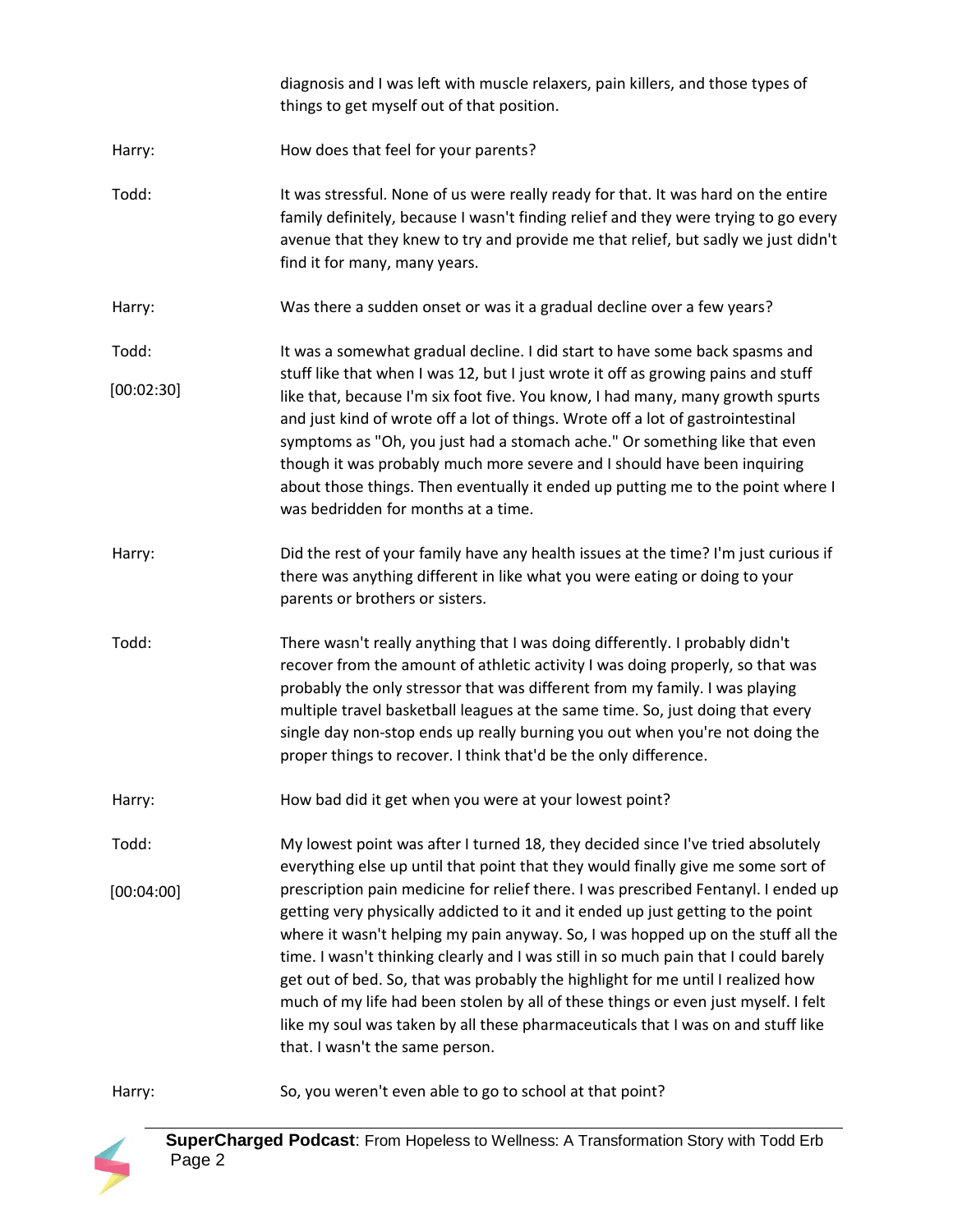| Todd:      | No. I was bedridden for my sophomore or junior and senior year.                                                                                                                                                                                                                                                                                                                                                                                                                                                                                                                                                                                                                                                                                                                                                                                                                                                                                 |
|------------|-------------------------------------------------------------------------------------------------------------------------------------------------------------------------------------------------------------------------------------------------------------------------------------------------------------------------------------------------------------------------------------------------------------------------------------------------------------------------------------------------------------------------------------------------------------------------------------------------------------------------------------------------------------------------------------------------------------------------------------------------------------------------------------------------------------------------------------------------------------------------------------------------------------------------------------------------|
| Harry:     | Wow.                                                                                                                                                                                                                                                                                                                                                                                                                                                                                                                                                                                                                                                                                                                                                                                                                                                                                                                                            |
| Todd:      | And even parts of sophomore as well. I was on a home bound program. I had<br>teachers come to my house.                                                                                                                                                                                                                                                                                                                                                                                                                                                                                                                                                                                                                                                                                                                                                                                                                                         |
| Harry:     | That reminded me of how I did my, well, I actually got free school. I went to<br>university, but my last few years of university I ended up, I was in a wheelchair,<br>bed bound by that time and had to  yeah, what I remember doing with my<br>exams in a wheelchair wasn't so fun. Did you do your exams in a wheelchair.                                                                                                                                                                                                                                                                                                                                                                                                                                                                                                                                                                                                                    |
| Todd:      | No, not in a wheelchair, but I would somehow make it to the kitchen table for<br>the teacher to show up and do the work. Luckily I had some phenomenal<br>guidance counselors and stuff that helped me through the entire process and                                                                                                                                                                                                                                                                                                                                                                                                                                                                                                                                                                                                                                                                                                           |
| [00:05:40] | helped me still finish school.                                                                                                                                                                                                                                                                                                                                                                                                                                                                                                                                                                                                                                                                                                                                                                                                                                                                                                                  |
| Harry:     | So, when you were in that, what was the sort of light bulb moment for you?<br>You're in that really dark period and what was it that came into your life or into<br>your thoughts? What did you do to sort of get yourself out of that situation?<br>Was there a trigger?                                                                                                                                                                                                                                                                                                                                                                                                                                                                                                                                                                                                                                                                       |
| Todd:      | I think it was building for a very long time since I was bedridden, but very thirsty<br>for knowledge and just to experience the world. I was always researching even<br>then. Sure, I was in a moldy basement and didn't know it and was surrounded<br>by electromagnetic fields with no sunlight for many times, so it wasn't<br>necessarily helping me, but I was researching so many different avenues, so<br>many different teachers, and stuff like that and was slowly starting to shift my<br>perspective away from those victim mindsets that you can very easily find<br>yourself into in those types of situations. Then it was actually a plant medicine<br>experience that really showed me exactly who I had become and who I should<br>have been at that point.                                                                                                                                                                  |
| Harry:     | Who had you become? What was the great insight?                                                                                                                                                                                                                                                                                                                                                                                                                                                                                                                                                                                                                                                                                                                                                                                                                                                                                                 |
| Todd:      | The great insight was just that I wasn't taking care of myself. I got into this mind<br>state where I'd call my body my meat suit or something, because it was so<br>painful. It caused me so many issues that I felt like I was something else just<br>riding this little vehicle for a little while, and I became to hate my body and stuff<br>like that instead of nurturing health and supporting it and helping it to go back<br>into homeostasis. I just disregarded it thinking that I had fibromyalgia, nobody<br>knew what was the cause of that, there was nothing I could do, woe is me. You<br>know? All those types of mindsets, so it was a shift out of that mindset more<br>than anything and just a different shift in perspective. Then I buried my head<br>into all of the research that I could and the functional nutrition and functional<br>medicine and all of that and figured out ways to pull myself out, but I just |

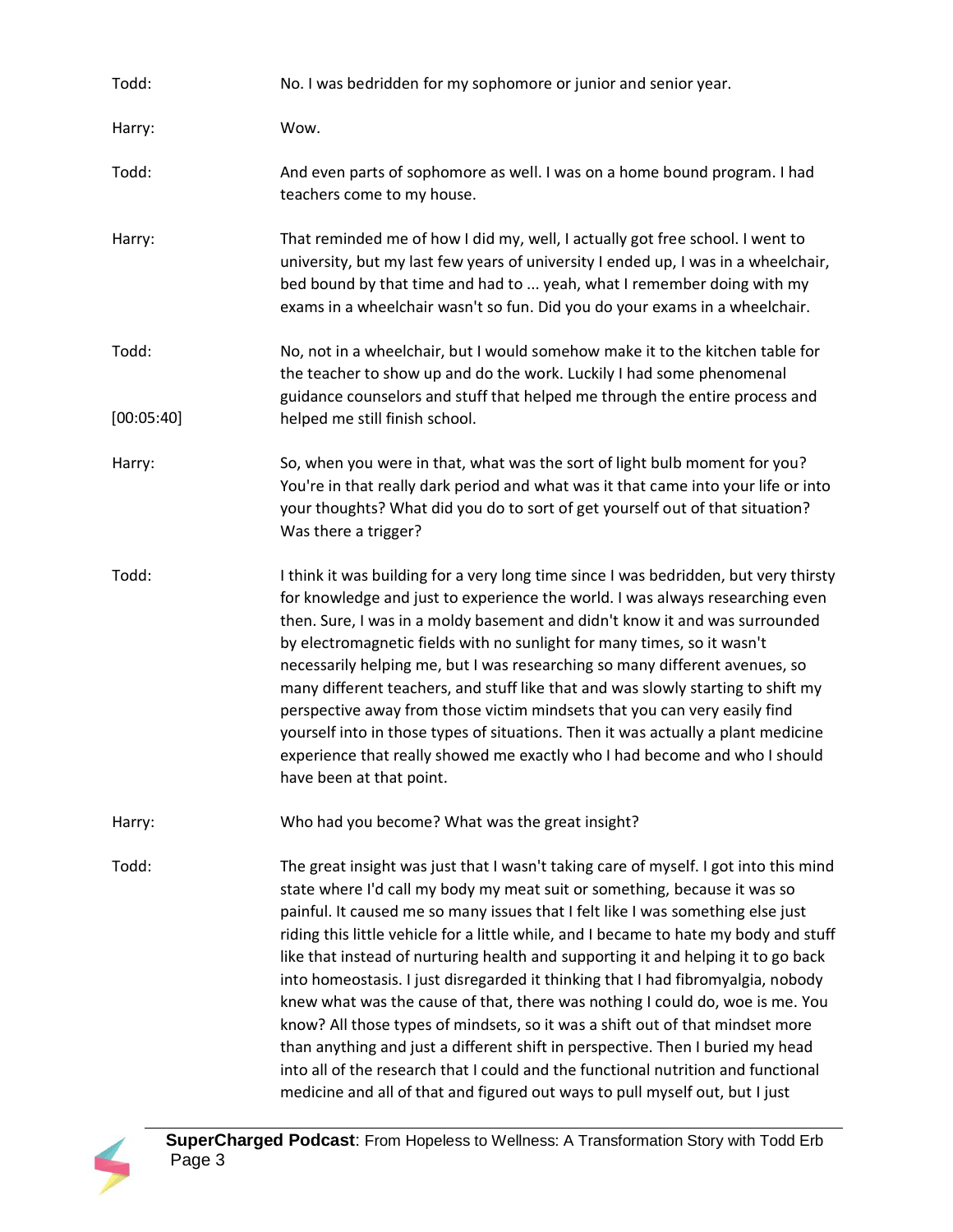needed that shift of mind that I actually had power over the situation, because at the time I didn't think that I did and that was fueling a lot of the dysfunctions that were causing the illness itself.

- Harry: I had a really, well, it was a very, very similar thing. I think after being bedridden for ... I'm trying to remember. I think it was on my fifth or sixth year of being bedridden I had this dream of a big, white hand, which maybe a thought was the hand of God and not just actually a person. I rejected this hand and I think what that ... well, my interpretation of that is that basically well, I needed to take responsibility of my life and get out the situation. It was really over the next week or two I sort of had that idea to create a home wellness system, which is a time for another story, but perhaps that's what sort of spurred having NES. It's that same thing. It's like that transformational moment where you truly, truly are going to take responsibility of your own health journey is so instrumental. It sounds really easy to say, because when you're in the situation and really, really ill, you think it's ... well, we're all programmed to believe it's something external to us. We all believe we're the unfortunate victim who caught the virus that has this inflammation, you know, has some toxic thing or whatever. While that may be true from a particular lens, it's also true that you can take responsibility for it and transform through and get out of the situation. Yeah, it's not such an easy thing to switch in your mind, but it's absolutely crucial to do so. [00:08:10]
- Todd: And it takes repetition too, because I even knew a lot of the things that I then embodied after that point already for many years, you know? You know things, but whether or not you embody them into your life is another story.
- Harry: Yeah, you get many ... how will I put it, we'll say you can get one step forward, two steps back or two steps forward, one step back and you just say you sort of end up having to relearn the lesson. Maybe hundreds of times.
- Todd: A couple of times.
- Harry: At least.
- Todd: In my case.
- Harry: That's good, but just so everyone knows. We both went out wakeboarding in sunny Florida two days ago, which definitely wouldn't have been possible for either of us in other periods of our lives.
- Todd: No, definitely not. Definitely not.
- Harry: Definitely not. Okay. Cool. All right, so I think we got to the point in the story where it sounds like you were just about to start training as an FDN, so, yeah. Maybe tell us about that. [00:10:50]

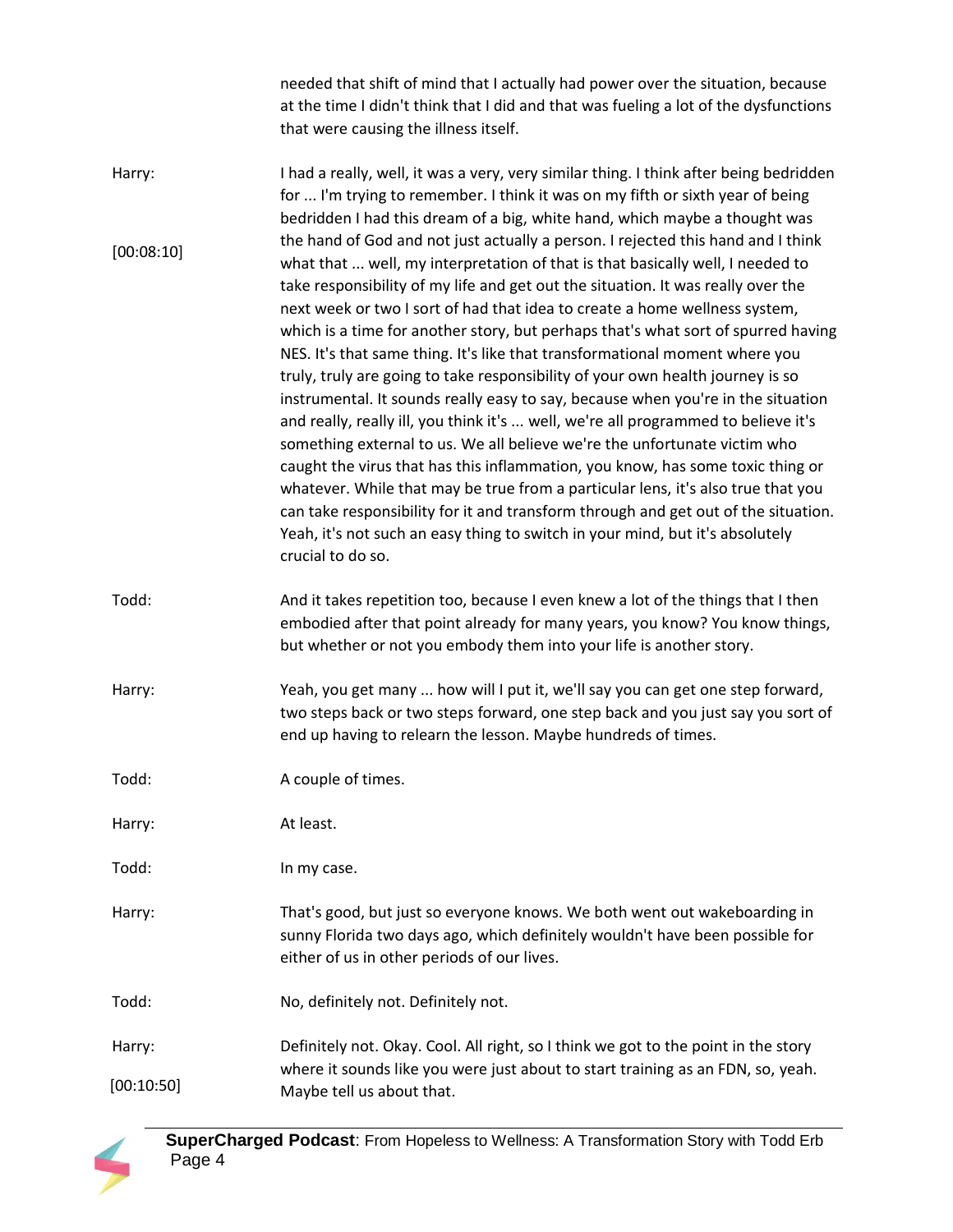| Todd:  | Yeah, I was already somewhat interested from a very superficial standpoint in<br>all of the health stuff, you know? During that whole journey before that. I was<br>trying the whole raw vegan and doing juicing and even a little bit of intermittent<br>fasting in the early days and stuff like that, but nothing was really moving the<br>needle for me, and then I found the FDN Institute and decided to hop in and<br>dive into as much research as I can with them and become certified. It was one<br>of the best things that I ever did. It brought me into a community of amazing<br>people that helped me trouble shoot so many different aspects of my life that I<br>really had no idea that I should be paying attention to. It was a wonderful<br>experience. I became certified and then I was like I want to help other people as<br>I made some significant shifts fairly easily in my life once I had the knowledge<br>that I needed to start to figure these things out. |
|--------|-----------------------------------------------------------------------------------------------------------------------------------------------------------------------------------------------------------------------------------------------------------------------------------------------------------------------------------------------------------------------------------------------------------------------------------------------------------------------------------------------------------------------------------------------------------------------------------------------------------------------------------------------------------------------------------------------------------------------------------------------------------------------------------------------------------------------------------------------------------------------------------------------------------------------------------------------------------------------------------------------|
| Harry: | When was that? That was like two years ago you qualified as an FDN.                                                                                                                                                                                                                                                                                                                                                                                                                                                                                                                                                                                                                                                                                                                                                                                                                                                                                                                           |
| Todd:  | Yeah, two years.                                                                                                                                                                                                                                                                                                                                                                                                                                                                                                                                                                                                                                                                                                                                                                                                                                                                                                                                                                              |
| Harry: | Yeah. When you did that course is that when, I mean, you were still deeply<br>working on yourself?                                                                                                                                                                                                                                                                                                                                                                                                                                                                                                                                                                                                                                                                                                                                                                                                                                                                                            |
| Todd:  | Yeah, during the entire training I was implementing what I was learning in real<br>time and was having massive improvements, very, very quickly.                                                                                                                                                                                                                                                                                                                                                                                                                                                                                                                                                                                                                                                                                                                                                                                                                                              |
| Harry: | Could you tell us like one or two of the sort of more significant things you did or<br>you were learning in that course that helped you?                                                                                                                                                                                                                                                                                                                                                                                                                                                                                                                                                                                                                                                                                                                                                                                                                                                      |
| Todd:  | The main thing was that I had an inverted cortisol to DHEA ratio, and that's why<br>testing is so important, because somebody who has chronic fatigue or<br>something like that you think that they're just completely burnt out or not<br>producing any cortisol, not adapting to stress or any of those things or that I<br>would have a skyrocketed cortisol and be always -                                                                                                                                                                                                                                                                                                                                                                                                                                                                                                                                                                                                               |
| Harry: | So, when you say inverted, just for the audience, what do you mean by the<br>inverted cortisol to DHEA? Is it DHEA high, cortisol low? Or cortisol high -                                                                                                                                                                                                                                                                                                                                                                                                                                                                                                                                                                                                                                                                                                                                                                                                                                     |
| Todd:  | Yeah, so normally you would have a very high cortisol when you're in a very<br>stressed out state and dealing with a lot of toxicity, living in chronic mold, and<br>stuff like that, that I was dealing with at that time, but I actually had a very low<br>cortisol, so my body was fighting these things for so many years whether that<br>was the terrible diet I had prior my entire childhood and those things that it was<br>fighting to keep me healthy and was allowing me to be lymphatic ally able as<br>long as I was, but then it ended up breaking and then I wasn't producing it all,<br>but I still had a strong DHEA that allowed me to still be somewhat vital and<br>somewhat make it through it. If you would look at all my symptomology you<br>would think that I had skyrocketed cortisol and whatnot. If I was following                                                                                                                                              |

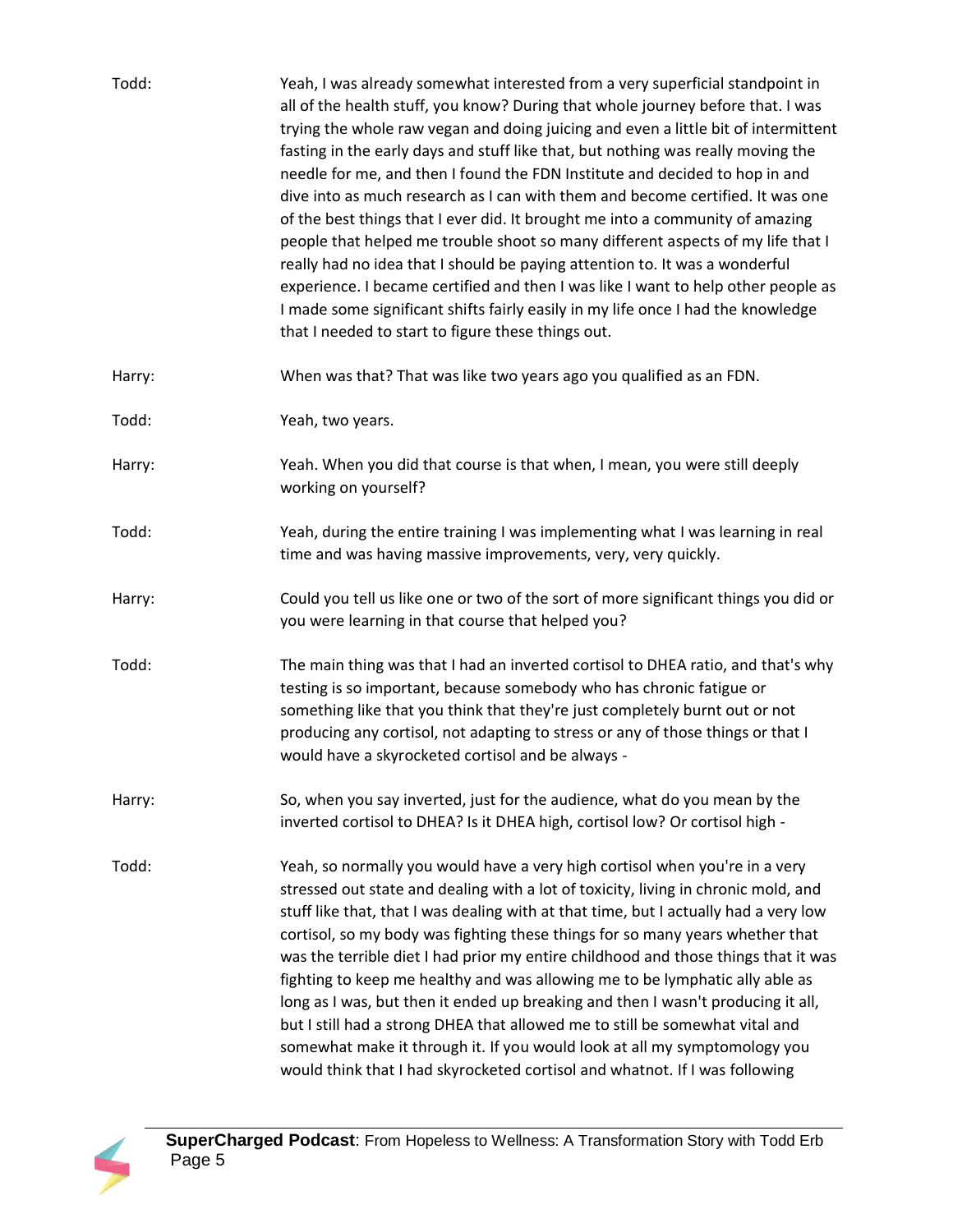|        | recommendations for that just from a lifestyle perspective I wouldn't have been<br>really, you know?                                                                                                                                                                                                                                                                                                                                                                                                                                                                                                                                                                                                                                                                                                                                                                                                                                                                                                                  |
|--------|-----------------------------------------------------------------------------------------------------------------------------------------------------------------------------------------------------------------------------------------------------------------------------------------------------------------------------------------------------------------------------------------------------------------------------------------------------------------------------------------------------------------------------------------------------------------------------------------------------------------------------------------------------------------------------------------------------------------------------------------------------------------------------------------------------------------------------------------------------------------------------------------------------------------------------------------------------------------------------------------------------------------------|
| Harry: | Goal-oriented. Did you end up taking cortisol or -                                                                                                                                                                                                                                                                                                                                                                                                                                                                                                                                                                                                                                                                                                                                                                                                                                                                                                                                                                    |
| Todd:  | Some licorice root extract really, really helped me out in the beginning and it<br>keeps the half life of free 24 hour cortisol around a little bit longer before it gets<br>shut off.                                                                                                                                                                                                                                                                                                                                                                                                                                                                                                                                                                                                                                                                                                                                                                                                                                |
| Harry: | I'm a great fan of licorice. I don't know if I, I can't remember if I mentioned<br>before, but as you know I was diagnosed with Addison's in a similar way, only<br>produced five percent of the cortisol. You should  I ended up on cortisol. It<br>was sort of pretty interesting, but any way, I managed to transition off it. One of<br>the ways I did that was using licorice, because it mimics the action of cortisol<br>and it was a lovely way to get off it and now I don't need licorice any either, so<br>it's great.                                                                                                                                                                                                                                                                                                                                                                                                                                                                                     |
| Todd:  | Yeah, I know. Need enough to start and clean up the underlining factors, all<br>those environmental stressors and things like that as well, then the body does<br>start to jump back into working the way that it's supposed to.                                                                                                                                                                                                                                                                                                                                                                                                                                                                                                                                                                                                                                                                                                                                                                                      |
| Harry: | Cool. So, after you qualified as an FDN, is that when you started building up your<br>practice? Where you mostly working on yourself?                                                                                                                                                                                                                                                                                                                                                                                                                                                                                                                                                                                                                                                                                                                                                                                                                                                                                 |
| Todd:  | I was working on myself, but also to that point I was probably already in what I<br>would call "remission" of fibromyalgia or what I thought and I was starting to<br>form my business. About six months into that is when I found out about NES<br>through Wendy Myers and started down the whole bioenergetics pathway of<br>understanding health from that perspective.                                                                                                                                                                                                                                                                                                                                                                                                                                                                                                                                                                                                                                            |
| Harry: | What was it that made you open to bioenergetics, 'cause going down the FDN<br>route, that's a very chemistry based approach. What was it in bioenergetics or in<br>your self that made you open to going beyond the sort of biochemistry?                                                                                                                                                                                                                                                                                                                                                                                                                                                                                                                                                                                                                                                                                                                                                                             |
| Todd:  | I knew that something was missing on some level. It was hugely mindset, which<br>is definitely wrapped up into bio-energetics in a very profound way. I just<br>realized there's so many people out there that are doing every protocol and the<br>most extensive and comprehensive protocols at therapeutic doses and they're<br>still having trouble five, six, seven years later. It's like what is that? They're doing<br>everything right from that functional nutrition standpoint and functional<br>medicine standpoint, but they're not getting the results that they want. I was<br>like, "Why is this?" You know, there's got to be something else going on and<br>then I was already interested in traditional Chinese medicine and understanding<br>things from that lens to a small degree, and then I just kind of had faith in the<br>community that I was in. When Wendy did that nice little webinar I saw that and<br>I did a trial of NES. I had my first scan. I was blown away by it. That was - |

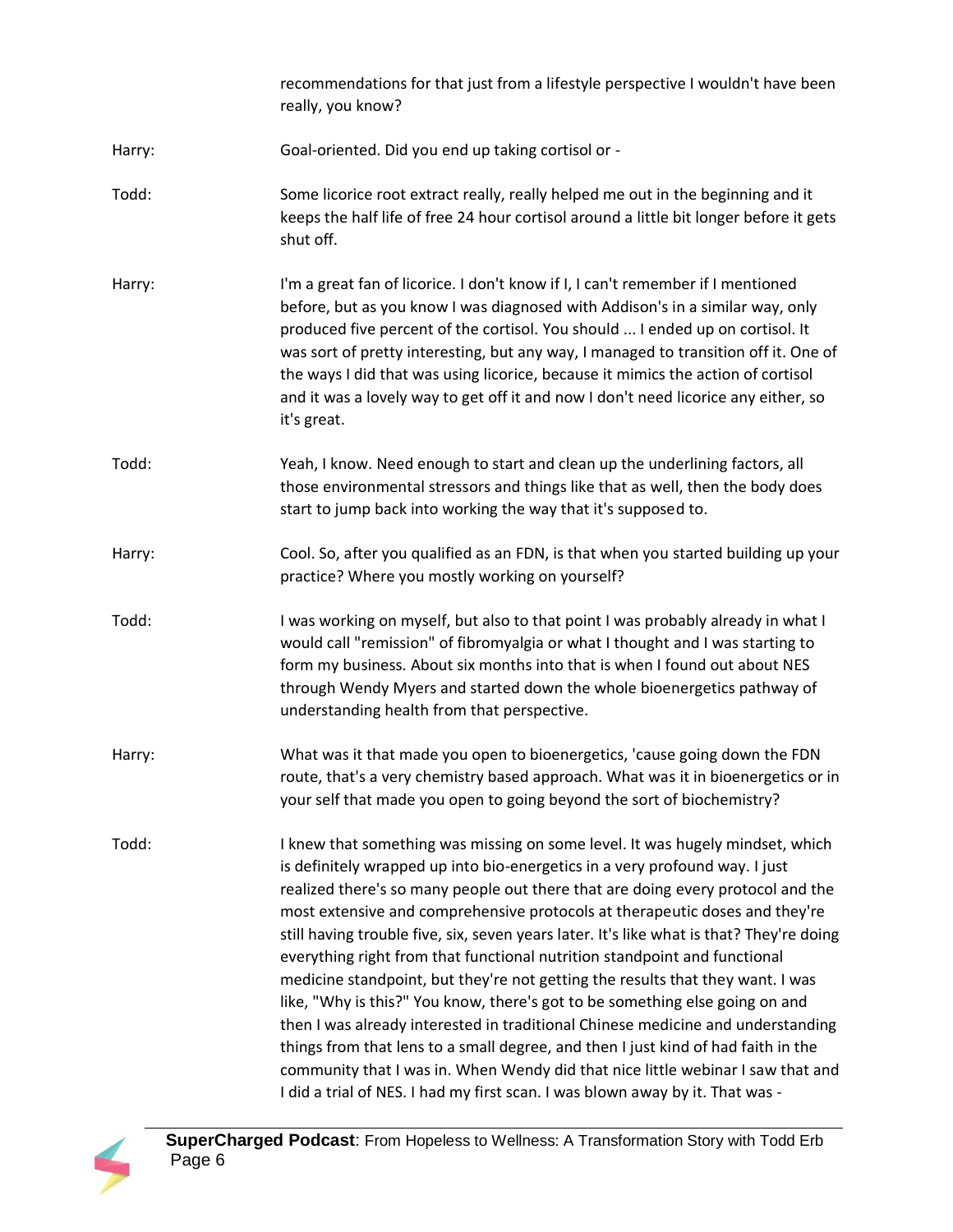| Harry:     | What happened in your first scan? I remember you telling me the other day you<br>did put, I think it was five thousand dollars worth of conventional tests over the                                                                                                                                                                                                                                                                                                                                                                                                                                                                                                                                                                                                                                                                                                                                                                                            |
|------------|----------------------------------------------------------------------------------------------------------------------------------------------------------------------------------------------------------------------------------------------------------------------------------------------------------------------------------------------------------------------------------------------------------------------------------------------------------------------------------------------------------------------------------------------------------------------------------------------------------------------------------------------------------------------------------------------------------------------------------------------------------------------------------------------------------------------------------------------------------------------------------------------------------------------------------------------------------------|
| [00:17:40] | past couple of years, but any way, I'll let you tell us in your own words.                                                                                                                                                                                                                                                                                                                                                                                                                                                                                                                                                                                                                                                                                                                                                                                                                                                                                     |
| Todd:      | Yeah, so as soon as I did my first NES scan just prior to that, a couple of months<br>before I did a battery of different testing. Conventional blood lab, saliva<br>hormone panels, some urine testing for protein digestion and liver markers and<br>things like that, and my first scan lined up perfectly with all of those things that I<br>had found from a Western perspective. What was even more so really, really<br>interesting for me was the energetic rejuvenators. When we were going through<br>all of my ERs and you see the meridian pathways light up, and all the<br>connections to them, I started to see correlations between every single one of<br>the areas that I had musculoskeletal dysfunctions inside of my body. That was<br>the biggest challenge that I was dealing with at that time was the level of muscle<br>issues that I was going on with. So, that was a major one to one correlation on<br>every single one of them. |
| Harry:     | This is just for the benefit of the audience, but it's basically only aiding the<br>decision of a practitioner of where they might look to go and do other tests. It<br>just nicely correlates, just with the audience it's not per se a diagnostic device.<br>Anyway, moving on, sorry. So, the ERs. Maybe you could just describe what<br>those energetic rejuvenators were just so the audience knows what that is.                                                                                                                                                                                                                                                                                                                                                                                                                                                                                                                                         |
| Todd:      | The energetic rejuvenators are the distillation of the acupressure points that<br>you guys have put together. So, it's a little bit of a further development of them.<br>There's seventy of them and they're all different points all over the body. One of<br>the main ones that I can remember was a scapular field. That's where I have a<br>massive amount of issues that actually gave me a little bit of trouble on the<br>wake board two days ago. That was one of the ones that I remember.                                                                                                                                                                                                                                                                                                                                                                                                                                                            |
| Harry:     | Yeah, I was trying to pull your shoulder out. The ERs basically come up on our<br>bio-energetic wellness system scan and that's also tied into the My Health<br>device, so it basically helps people know where they can then use the My Health<br>device to basically rejuvenate the energy flow in that particular area. What did<br>you notice from using the My Health on those ER spots?                                                                                                                                                                                                                                                                                                                                                                                                                                                                                                                                                                  |
| Todd:      | The amount of pain was  the pain is probably the number one symptom that I<br>found relief with the My Health from, whether it's using it with a scapular field<br>of plugging in some external electrodes and doing TMJ though my jaw on each<br>side and stuff like that. I'd say, yeah, pain is probably the number one, but all<br>sorts of things. I could go out to eat at a restaurant where I'm traveling and I<br>don't necessarily have control of all variables and what they're putting in the<br>meal and stuff like that, and I can eat something that I know isn't 100% optimal<br>for me, but we just have to eat. Sometimes we have to live in the real work,<br>then I can throw the food sensitivity setting on and I don't really have any issues<br>any more going out to eat or anything like that. That's probably been one of the                                                                                                      |

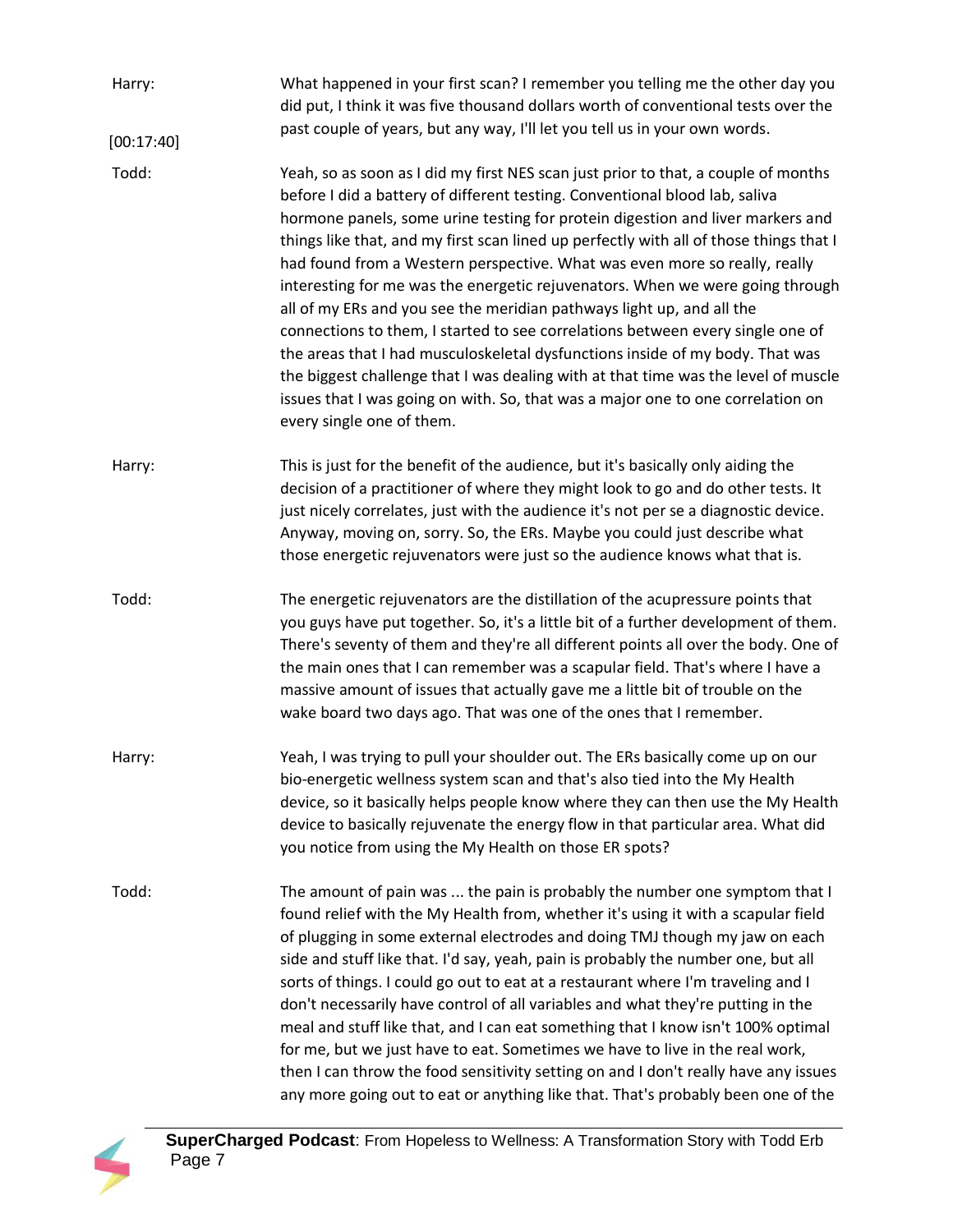most profound settings. And the cold and flu. The CFI. Any time I've woken up with any type of stuffy nose or anything like that, I've been able to clear that within minutes of throwing that on my body.

- Harry: Perfect. What was you experience like at the foundation training?
- Todd: Foundation training was amazing. I was scanning a couple people, scanning my friends prior to that, but I didn't really have that immersive experience with it until then. It was amazing. I met amazing people the entire time. I actually met my business partner down there and we formulated some ideas about possibly creating a podcast or something like that to promote our respective businesses and NES within our business. That ended -
- Harry: We were talking about earlier you qualified as an FDN. You qualified as a Bioenergetics practitioner, and then you also integrate a whole bunch of NLP coaching skills into your practice. Maybe just tell us about what you sort of see as the ideal or the optimal tiny medicine, I guess tiny medicine practitioner. How one build that type of practice and integrates all these things?
- Todd: I think we have a really nice approach that me and my partner, Jennifer have built out. It's kind of the combination of all of the best things that functional nutrition and medicine have to offer, all of the Western functional labs that are fantastic for that deeper inquiry from the scan, but then you have the bioenergetics with NES health on the other end, which is a full other, almost half of the equation, but there's mindset in there at well and that gives you the ability to block some of those energetic patterns and things that could be holding people back from allowing those functional nutrition protocols, the supplementation to actually take hold and do the job that they want to.
- Todd: Then there's also all of the mind-body coaching. So, my partner has her masters in psychology and we bring a lot of that dynamic of trying to figure out how you need to be thinking to get yourself out of some of the dark holes that we can find ourselves in and achieve the levels of health that you need. Sometimes that's the starting place.
- Harry: Yeah, I mean, how do you go about that? How do you coach the I guess like yourself when you were in that dark spot 18 or me when I was 24 to 27? How do you approach that and get someone to wake up and take responsibility?
- Todd: Sometimes it's hard. Like you said, sometimes you need to get told a lesson or learn the lesson hundreds of times before you actually embody it, but sometimes it just takes a different perspective to show people that you don't necessarily have to think this way about a situation that you are in, that there's other ways to think about it. Are you maniac or the moron on the highway? The person that's in front of you going really slow is the moron, but you're the one that's riding their back end and they're looking in their rear view mirror thinking

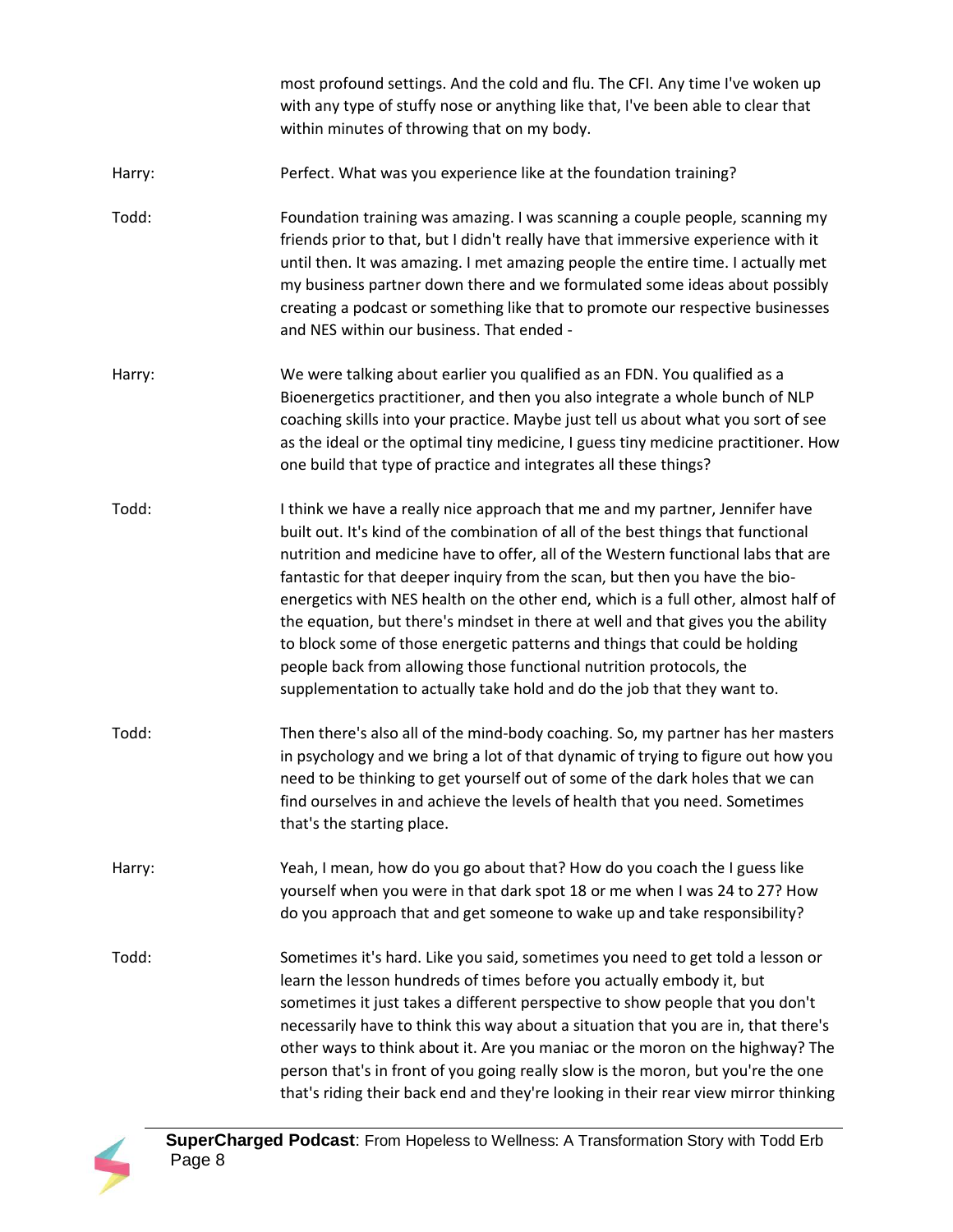| [00:25:20] | that you're the maniac. Then somebody comes up behind you, but they don't<br>see the person in front of the other person, and now you're the moron that's<br>going slow, but really it's the person in front of you. So, it's kind of  there's<br>always ways that you can kind of un-peel these self-stories that we tell<br>ourselves and kind of reframe them so that you can at least be thinking about<br>the situation in a productive manner.                                                                                                                                                                                                                                                                                                                                                                                             |
|------------|--------------------------------------------------------------------------------------------------------------------------------------------------------------------------------------------------------------------------------------------------------------------------------------------------------------------------------------------------------------------------------------------------------------------------------------------------------------------------------------------------------------------------------------------------------------------------------------------------------------------------------------------------------------------------------------------------------------------------------------------------------------------------------------------------------------------------------------------------|
| Harry:     | Do you have an example of how you would reframe? How do you reframe that<br>person who's sick in bed with no energy?                                                                                                                                                                                                                                                                                                                                                                                                                                                                                                                                                                                                                                                                                                                             |
| Todd:      | I guess it depends on the situation. I guess maybe if that's the only thing that<br>they're upset about. Usually it's many other things, but for me it ended up being<br>I turned my perspective of my illness, like I said before I used to call my body<br>my meat suit and all these things and had a very dysfunctional relationship with<br>the entire situation, but then I saw it as a blessing.                                                                                                                                                                                                                                                                                                                                                                                                                                          |
| Harry:     | I'd say you totally divorced your mind to your body -                                                                                                                                                                                                                                                                                                                                                                                                                                                                                                                                                                                                                                                                                                                                                                                            |
| Todd:      | Yeah, yeah. Definitely.                                                                                                                                                                                                                                                                                                                                                                                                                                                                                                                                                                                                                                                                                                                                                                                                                          |
| Harry:     | And you basically hated your body it sounded like it.                                                                                                                                                                                                                                                                                                                                                                                                                                                                                                                                                                                                                                                                                                                                                                                            |
| Todd:      | Yeah, yeah. Definitely. That just continued to fuel more dysfunction inside of the<br>body and made me hate it even more. Then I thought of, I just reframed to<br>thinking that this is a blessing. Yeah, I may feel things very quickly if I have a<br>toxin or something. I get a little bit of MSG if I'm out at a restaurant or<br>something, I'll feel it right away. I have a flare if I have a little bit of alcohol.<br>Yeah, that sucks, but should I really be drinking alcohol and diluting myself in<br>that manner anyway? You know what I mean? There's so many -                                                                                                                                                                                                                                                                 |
| Harry:     | Yeah, break it down. I sort of described my body as like a Ferrari, like I pretty<br>much have to have jet fuel, the perfect fuel for a Ferrari, but the great benefit of<br>that is like I can perform at a super high level and yeah, sure sometime I<br>something gets in the fuel and it breaks down a bit. Yeah, so what? At least you<br>get to perform better in the long run.                                                                                                                                                                                                                                                                                                                                                                                                                                                            |
| Todd:      | Yeah, and that's where I shifted to from the hatred of the situation and not<br>being engaged with the situation or tying to numb the signals that were coming<br>to me from my body. It was just then saying, "All right. I need to use this as a<br>tool." There's communication that's happening here. The world's trying to tell<br>me things, whether that's things that are happening in your life that you're<br>putting out there or internally inside of your body. It's all just signals and I guess<br>just to pay attention to those things and then be engaged in life rather than<br>getting upset because of a set of circumstances that occurred in life and<br>disengaging from it to actually just go in full force into it. And some people just<br>need to think of it that way. You know what I mean? Sometimes nobody ever |

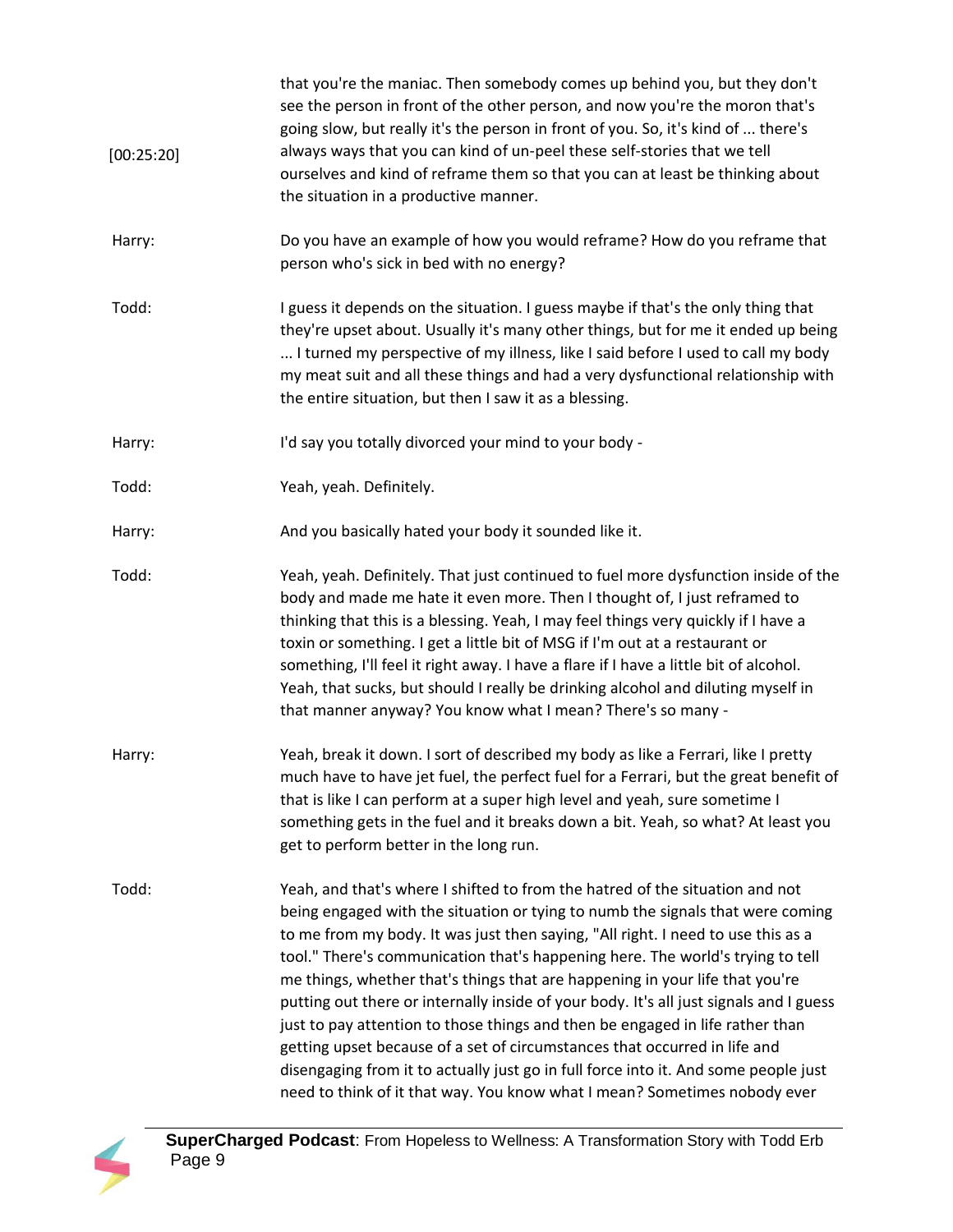|        | even told me to think that way in the beginning. It's not that we want to be<br>stuck in those victim mindsets or anything like that, but sometimes we just don't<br>have the knowledge to even break out of that mindset.                                                                                                                                                                                                                                                                                                                                                                                                                                                                                                                                                                                                                                                                                                                                                                                                                                                                                                                                                                                                                                                                                                                                                                                                                  |
|--------|---------------------------------------------------------------------------------------------------------------------------------------------------------------------------------------------------------------------------------------------------------------------------------------------------------------------------------------------------------------------------------------------------------------------------------------------------------------------------------------------------------------------------------------------------------------------------------------------------------------------------------------------------------------------------------------------------------------------------------------------------------------------------------------------------------------------------------------------------------------------------------------------------------------------------------------------------------------------------------------------------------------------------------------------------------------------------------------------------------------------------------------------------------------------------------------------------------------------------------------------------------------------------------------------------------------------------------------------------------------------------------------------------------------------------------------------|
| Harry: | You were not educated about it that's for sure. I mean, it's not taught in school.<br>It's not well, yeah, and if your parents don't know. I mean, yeah.                                                                                                                                                                                                                                                                                                                                                                                                                                                                                                                                                                                                                                                                                                                                                                                                                                                                                                                                                                                                                                                                                                                                                                                                                                                                                    |
| Todd:  | Yeah, it's hard. Same thing with even nutrition or anything, you know?<br>Especially as a kid, you know? My parents didn't have the education that they<br>needed to feed me right with the amount of genetic mutations and<br>environmental factors and things that occurred. It's just you can't get hung up<br>on those types of things, because then, you know  we all do the best we can<br>with the knowledge that we have at the time. The goal is just to get more<br>knowledge, that way the less of the bad things can continue to happen.                                                                                                                                                                                                                                                                                                                                                                                                                                                                                                                                                                                                                                                                                                                                                                                                                                                                                        |
| Harry: | I know you, let's see  well, at a pretty young age, your amazing age of 24 you<br>built this tiny medicine practice pretty quickly. What are some of the things that<br>you learned from doing that? If you were giving advice to someone setting up as<br>a health coach or setting up a tiny medicine practice, what are some of the<br>biggest lessons you've learned and how what advice would you give them?                                                                                                                                                                                                                                                                                                                                                                                                                                                                                                                                                                                                                                                                                                                                                                                                                                                                                                                                                                                                                           |
| Todd:  | First off, I would say you need to get your mind right. There's a lot of those<br>mindset things that can block you from business. It doesn't matter whether<br>you're trying to achieve a health goal or a business goal. A lot of those same<br>situations can come up and you can get frustrated with the technical difficulties<br>of building your website or something like that. So, a lot of the mindset goes<br>into building that as well.                                                                                                                                                                                                                                                                                                                                                                                                                                                                                                                                                                                                                                                                                                                                                                                                                                                                                                                                                                                        |
| Harry: | Like, trusting the unfolding. I mean, at least for me obviously I've gone from<br>bedroom, wheel-chaired mostly to owning and building a company, but there<br>could be a gazillion lessons on the way of that. But one thing that sort of always<br>I think been helpful for me is always trust in the  well, two things. One rule is<br>trust in the unfolding, 'cause we don't know the answers today, but I trust that I<br>will know the answer tomorrow, next week, next month. And then the second<br>thing that goes with that is just this attitude of life-long learning and think when<br>you have Google, well, we all have Google at our disposal, which basically will<br>tell you anything. You know, you can do expensive master minds and courses,<br>but actually most of the information is probably somewhere for free on the<br>internet on a blog or a video. It's all there, so I think to me the question or the<br>questions are more important than the answers, 'cause if you get clear about<br>the questions and what you don't know, the answers will appear. They always<br>do, but you only have to go looking and the answers appear, but at least in my<br>experience people they just get  it seems they have the question or they think<br>they can't do something. They don't turn it into a question and they don't have<br>faith that the answer will come, so yeah. Anyway. That would be my thing. |

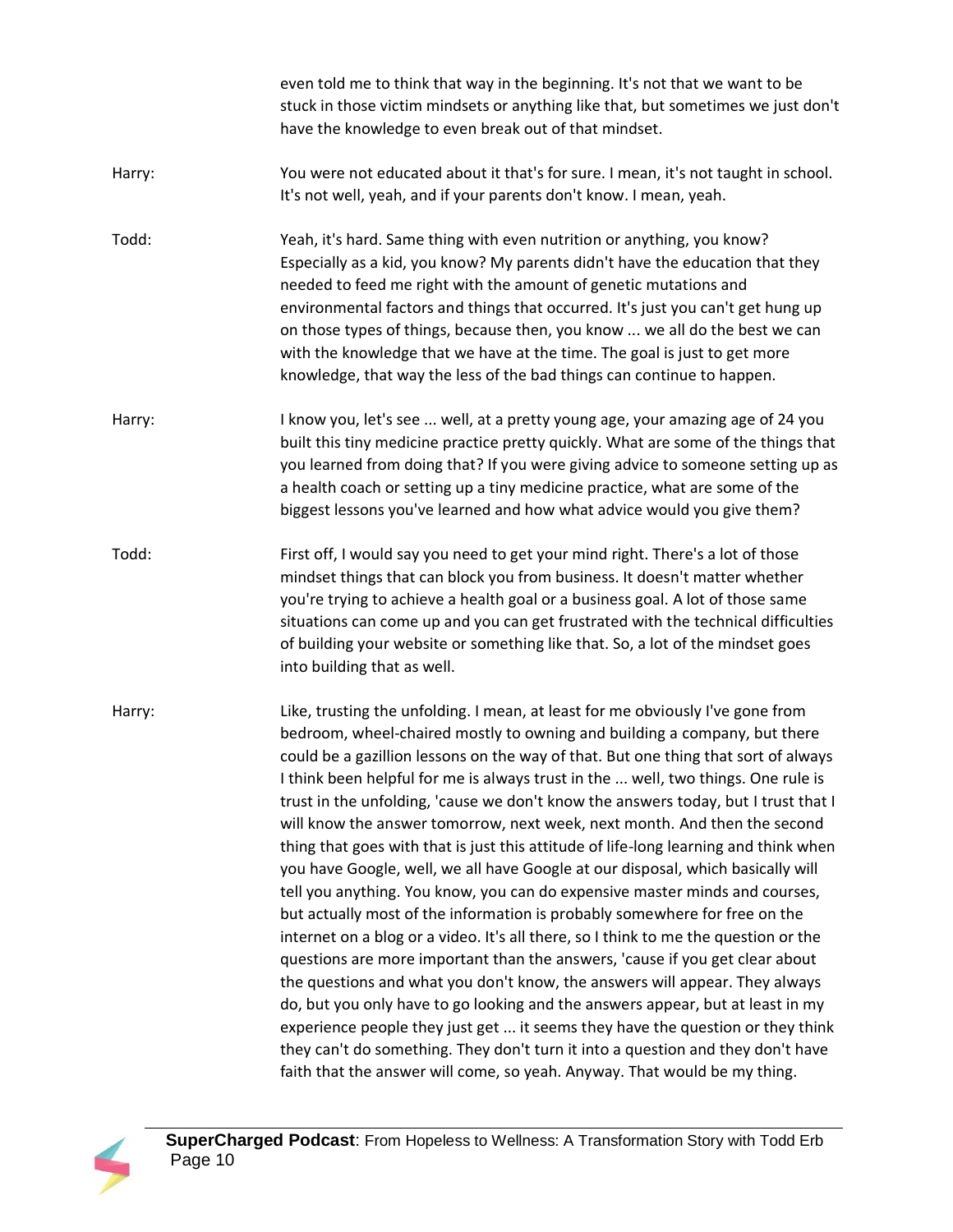| Todd:  | Yeah, definitely. That's a massive, massive part of it. Then there's just little<br>trivial stuff about the process of putting a little bit of an intake before you initial<br>free consult or something like that to just establish a little bit of responsibility of<br>the client on the other end to fill those things out and give you the information<br>that -                                                                                                                                                                                                                                                                                                   |
|--------|-------------------------------------------------------------------------------------------------------------------------------------------------------------------------------------------------------------------------------------------------------------------------------------------------------------------------------------------------------------------------------------------------------------------------------------------------------------------------------------------------------------------------------------------------------------------------------------------------------------------------------------------------------------------------|
| Harry: | So, you're like having a client plot, you're not taking any client, you're actually<br>getting clients to apply to be a customer of yours and that's actually working in<br>sort of like reverse. I mean the traditional thinking is like you market or sell a<br>service to someone. What you're saying is you basically make the client<br>customer apply to you. So, actually the customer has to sort of sell themselves<br>to you in a way.                                                                                                                                                                                                                        |
| Todd:  | In a way, and we are selling ourselves to them as well, but there definitely  I<br>can't heal anybody. I can only give you some tools and help co-create a roadmap<br>for you to traverse your health journey. There does need to be a bit of that<br>personal responsibility that we talked about already. And just little things that<br>like establish a wonderful rapport between the client and practitioner<br>relationship right off the bat. It's just good to set the stage with that.                                                                                                                                                                         |
| Harry: | You were mentioning about being frustrated with technical issues, and I know<br>for the gazillions of us, it can be a bit overwhelming. It's like, you have to get up<br>a website. Like, should I be doing a podcast? Should I do Facebook ads.                                                                                                                                                                                                                                                                                                                                                                                                                        |
| Todd:  | I figure a mailchimp-                                                                                                                                                                                                                                                                                                                                                                                                                                                                                                                                                                                                                                                   |
| Harry: | Email campaigns. That can be a lot on, you know, at least from my experience,<br>it's like just do one or two of them. Get that right and you can add another. See,<br>I haven't built a clinic, you have. What's had this sort of highest impact? What<br>would be the lowest hanging fruit for you? From that sort of technology point of<br>view that people should look at first when they're getting going?                                                                                                                                                                                                                                                        |
| Todd:  | I think that they should always be driving people to their personal website<br>versus staying on other platforms that they use for the distribution of their<br>marketing or even like value-additive. Like, one to one talking on Facebook<br>groups or something like that. Just bring people back to your own website and<br>take their email address, because that's where most of the communication still<br>happens and where most of sales still happens even though nobody really likes<br>to be sold on Instagram. You know? They like to have value-added at Instagram.<br>But then if you're not directly to them go to your services or anything like that. |
| Harry: | How are you getting those people to your website?                                                                                                                                                                                                                                                                                                                                                                                                                                                                                                                                                                                                                       |
| Todd:  | Just driving them there. Telling them to go check out the blog or something that<br>I just wrote that day. Or also giving away free content. Like, we have a roadmap<br>for functional health. A little .pdf guide that we give way and stuff like that also -                                                                                                                                                                                                                                                                                                                                                                                                          |

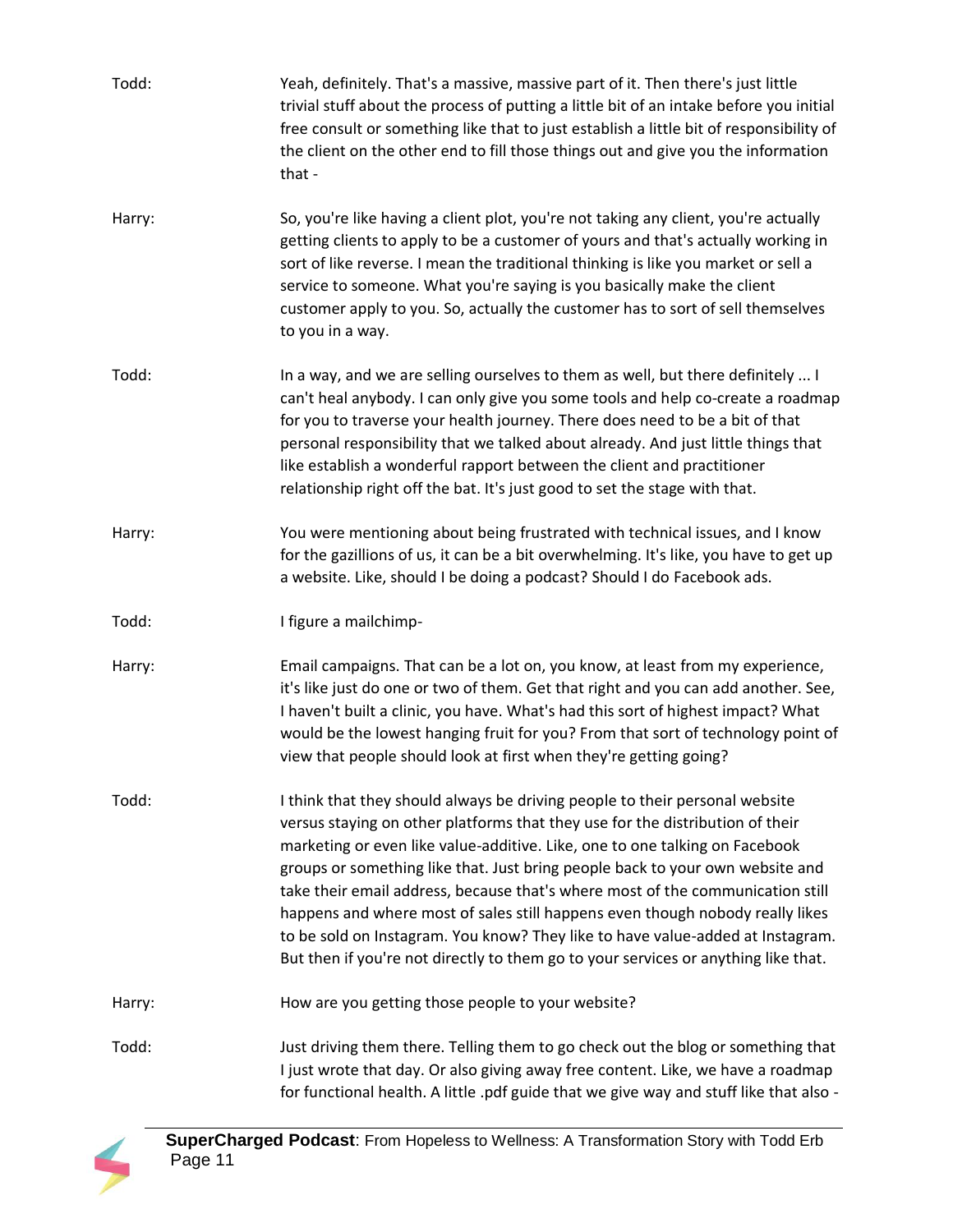| Harry: | What is that? Because you're really active in other forums. So, then people go<br>back to you website, but how are they actually  like you give stuff away, but<br>who are you giving it to and how do that actually get that content?                                                                                                                                                                                                                                                                                                                                                                                                                                                                                                                                                                                                                                                                                                                                                                                                                                                                                                                                                                                                                                                                                     |
|--------|----------------------------------------------------------------------------------------------------------------------------------------------------------------------------------------------------------------------------------------------------------------------------------------------------------------------------------------------------------------------------------------------------------------------------------------------------------------------------------------------------------------------------------------------------------------------------------------------------------------------------------------------------------------------------------------------------------------------------------------------------------------------------------------------------------------------------------------------------------------------------------------------------------------------------------------------------------------------------------------------------------------------------------------------------------------------------------------------------------------------------------------------------------------------------------------------------------------------------------------------------------------------------------------------------------------------------|
| Todd:  | It's delivered either through a membership platform on my site or through email<br>depending on if it's the .pdf that you get for signing up for our newsletter comes<br>inside of the first email and stuff like hat. Then there's links to a little free course<br>on down regulating the stress response that we put out there.                                                                                                                                                                                                                                                                                                                                                                                                                                                                                                                                                                                                                                                                                                                                                                                                                                                                                                                                                                                         |
| Harry: | So, you're basically creating valuable content. There is a solution to something,<br>one of your ideal clients would be looking for. Then they're finding that content<br>through Google.                                                                                                                                                                                                                                                                                                                                                                                                                                                                                                                                                                                                                                                                                                                                                                                                                                                                                                                                                                                                                                                                                                                                  |
| Todd:  | Through our outreach. We're also on those other platforms as well, but it's not<br>only staying on those platforms and not necessarily driving people to look at<br>your services on your website and stuff like that. It's like you can get lost in only<br>doing the value add and not be talking about your services or what you can<br>actually provide to people.                                                                                                                                                                                                                                                                                                                                                                                                                                                                                                                                                                                                                                                                                                                                                                                                                                                                                                                                                     |
| Harry: | Got you. There's a lot of ways of packaging up your services. You can do by the<br>hour, one on one consultations. You can do six month, 12 month programs.<br>There's a gazillion varieties of doing those sorts of things. How do you do that?<br>How do you think about that?                                                                                                                                                                                                                                                                                                                                                                                                                                                                                                                                                                                                                                                                                                                                                                                                                                                                                                                                                                                                                                           |
| Todd:  | We made a couple packages, but we split them apart. We like to foster a really<br>good relationship and make sure that we are good practitioners for the clients<br>that we're getting and that the clients are good for us as practitioners. We split<br>things up a little bit. To first come on board we have a discovery session that's<br>two hours that'll go through your entire history, a comprehensive blood<br>chemistry analysis on a conventional blood panel that we have run and then<br>look at all your past labs and stuff like that to finish out that intake. But that's a<br>little stand alone session that somebody does just on their own and that's the<br>starting point for us to establish your background and have that first session to<br>get to know you and all of that. Then if you like the recommendations that we<br>make at that point, then you can either buy a time bundle with us or we have a<br>little kick start program that has four sessions with the four main types of<br>inquiries that we like to do on pretty much everybody, 'cause we do take a bio-<br>individual approach, but everyone has hormones so we run a Dutch hormone<br>panel. Everyone should get a neck scan, of course. Then everyone has a gut, so<br>Viome is our go to for gut metabolic testing. |
| Harry: | I just finished my Viome. I'm not quite sure, but my gut looked pretty good.                                                                                                                                                                                                                                                                                                                                                                                                                                                                                                                                                                                                                                                                                                                                                                                                                                                                                                                                                                                                                                                                                                                                                                                                                                               |
| Todd:  | Yeah, your gut looked pretty fantastic.                                                                                                                                                                                                                                                                                                                                                                                                                                                                                                                                                                                                                                                                                                                                                                                                                                                                                                                                                                                                                                                                                                                                                                                                                                                                                    |
| Harry: | I have the top one percent of shit in the nation apparently.                                                                                                                                                                                                                                                                                                                                                                                                                                                                                                                                                                                                                                                                                                                                                                                                                                                                                                                                                                                                                                                                                                                                                                                                                                                               |

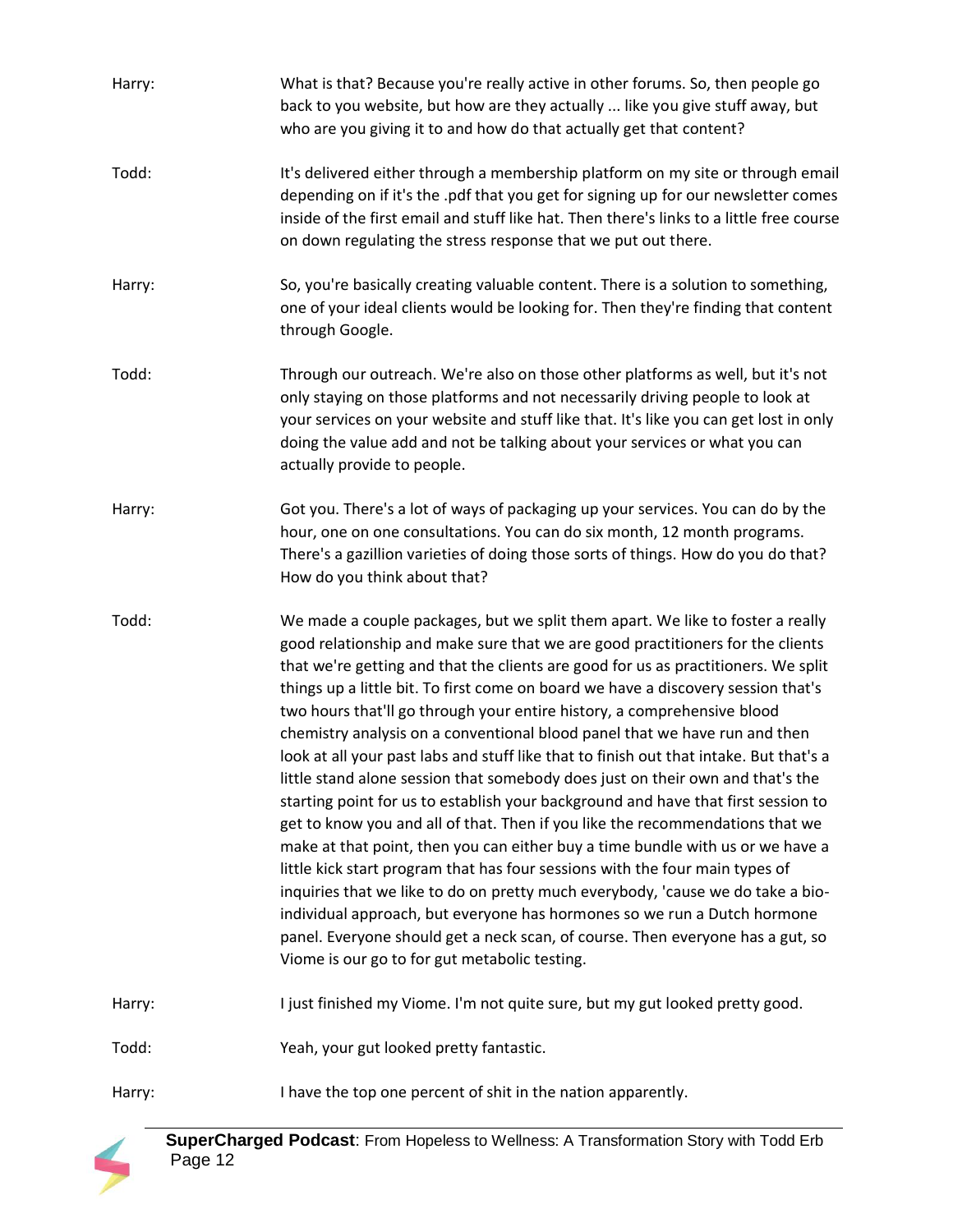| Todd:  | Indeed.                                                                                                                                                                                                                                                                                                                                                                                                                                                                                                                                                                                                                                                                                                                                                                                                                                                                                                                                                                                |
|--------|----------------------------------------------------------------------------------------------------------------------------------------------------------------------------------------------------------------------------------------------------------------------------------------------------------------------------------------------------------------------------------------------------------------------------------------------------------------------------------------------------------------------------------------------------------------------------------------------------------------------------------------------------------------------------------------------------------------------------------------------------------------------------------------------------------------------------------------------------------------------------------------------------------------------------------------------------------------------------------------|
| Harry: | Indeed, God. I definitely don't want to talk about that anymore. What else are<br>we gonna say?                                                                                                                                                                                                                                                                                                                                                                                                                                                                                                                                                                                                                                                                                                                                                                                                                                                                                        |
| Todd:  | Yeah, and then we just have the genetics panel. Everybody has genes and<br>everybody has different mutations and stuff like that, so that's our foundation.<br>Of course, there's other types of inquiry that we'll deal with, different types of<br>clients, but everybody pretty much needs that foundation, but you can also<br>work one on one specifically. If you need to go at a slower pace or anything like<br>that, we do have that availability, but just breaking that discovery session up in<br>the first part just gives everybody an option and doesn't make them lock into<br>multiple thousands of dollars of coaching for a year or something like that when<br>somebody else may be better for them. Different practitioners have many<br>varieties of different skills that can better suit different people in different<br>positions. We just like to make sure it's all a go as we work with people instead<br>of just trying to run through it all, you know? |
| Harry: | Got you. So, you ended up, well, so in the last year or so I guess it's last<br>November, yeah. Since last November you've been integrating bio-energetics,<br>functional nutrition, coaching. What's happening in your own life with your own<br>health over the last year by integrating that more? So, you said you got your<br>health better through the clinical nutrition, I believe you were telling us the<br>other day that the scanner picked up a bunch of digestive issues. I think it was<br>some liver stuff.                                                                                                                                                                                                                                                                                                                                                                                                                                                            |
| Todd:  | Micronutrient deficiency.                                                                                                                                                                                                                                                                                                                                                                                                                                                                                                                                                                                                                                                                                                                                                                                                                                                                                                                                                              |
| Harry: | and that type of stuff, so yeah. From those recommendations from being in<br>the scan, maybe just complete the story to say what's happened in your own<br>health journey over the last nine, ten months.                                                                                                                                                                                                                                                                                                                                                                                                                                                                                                                                                                                                                                                                                                                                                                              |
| Todd:  | My health journey over the last nine to ten months has actually been pretty<br>interesting. Like I said, at that time of forming my practice and stuff I considered<br>myself in remission of fibromyalgia, but then Viome came along and told me a<br>completely different story about my gut than every other functional medicine or<br>conventional lab was able to tell me before that. So, I was actually just propping<br>up a pretty broken gut. One of the most severely broken ones that I've seen so<br>far. So, I actually turned out -                                                                                                                                                                                                                                                                                                                                                                                                                                     |
| Harry: | So your gut was worse than any of your clients?                                                                                                                                                                                                                                                                                                                                                                                                                                                                                                                                                                                                                                                                                                                                                                                                                                                                                                                                        |
| Todd:  | Yeah. To this day I haven't found a Viome that was worse than my original one.<br>And I look at them quite often. So, I realized like, "All right. I have a ton of work<br>to do." Yeah, I may have gotten a lot of symptomatic relief allopathically<br>through all the things that I was doing even though I was working on underlying                                                                                                                                                                                                                                                                                                                                                                                                                                                                                                                                                                                                                                               |

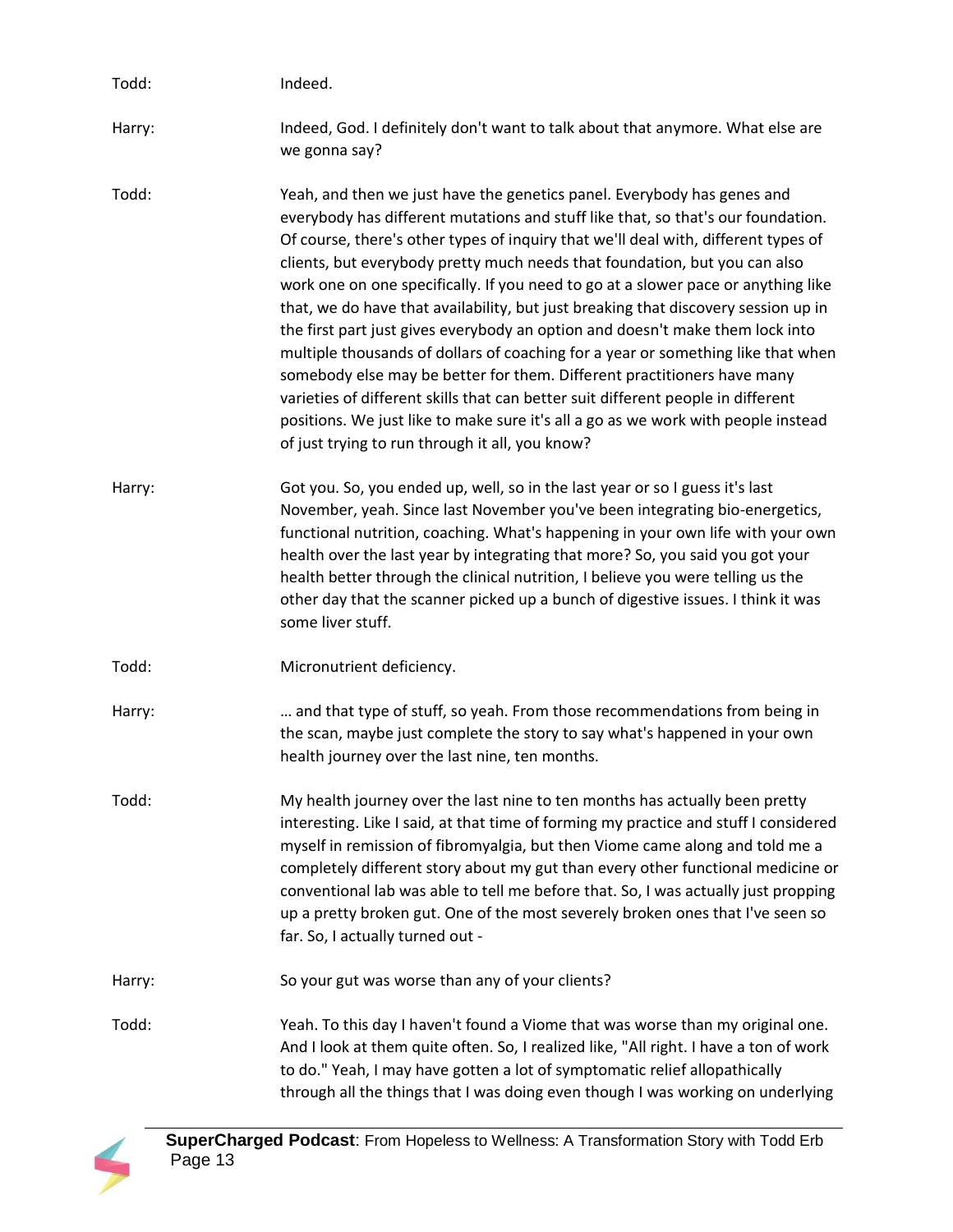causes I still wasn't anywhere near as therapeutic dose level that I should have been at. The comprehensiveness of the protocol I was using, but now I had the data to actually do that and I ramped up the data doing pretty decent NES protocol on top of I was doing weekly scans of most things up to 28 drops of Infoceuticals and moving pretty quickly with them and was getting tons and tons of relief. I went from having the most broken gut that I have found so far to now being right behind you at the 98th percentile. Harry: Ch, yeah. I did not know. Todd: Yeah, I'm way up from the 30s. Up into the 98th percentile. Harry: It probably recorded more than the 99th. They probably don't do the 99.5, do they? Todd: Probably not. I think there would be a hundred though. There probably would be a last 100th percentile depending on if you're probably up in the 400 microbes or something like that, but anyways I went from that extremely complete pathogenic take over and all of the stress that I was still supporting, you know? I got my cortisol levels back up where they should be with adaptagens and stuff like that, but they were still having to deal with all of that pathogenic activity. I was still jut propping up that broken system. The high level NES work that I did in tandem with the high level pharmaceutical grade nutraceuticals protocols that I was doing for gut repair and well, pretty broad spectrum there I detox support, endocrine support, and it's pretty comprehensive health restoration protocol that we use. I was able to completely turn that around five times the amount of diversity. I went from doing the ... they used to have a sugar challenge with Viome the first time that I did it. It's about 12 Red Bulls in one class. About the amount of sugar that you'll drink. Harry: Suicide. Todd: Yeah. I did it and then four hours later I was so brain fogged that I couldn't remember why I was so sick. At that point I couldn't even remember that I did the test that morning. Then in this past March I did their blood sugar case study, which even though you don't have to do the sugar challenge for the testing anymore as a consumer during the case study, we still had to do it. I did that and actually moved out of a house, killed the whole day. Didn't have one ounce of headache and whatnot. So, I restored all of my ability to process carbohydrates and stuff like that within my Viome. Then every other kind of symptom that I was having, which was broad spectrum. I mean, I can name probably hundreds. That's kind of the fibromyalgia thing is that it's so unbelievably widespread in symptomology that it's really hard to figure it out. But I had improvements across the board and pretty significantly once starting NES to a decent degree to do a nice little 20 drop of chill and liberator protocol

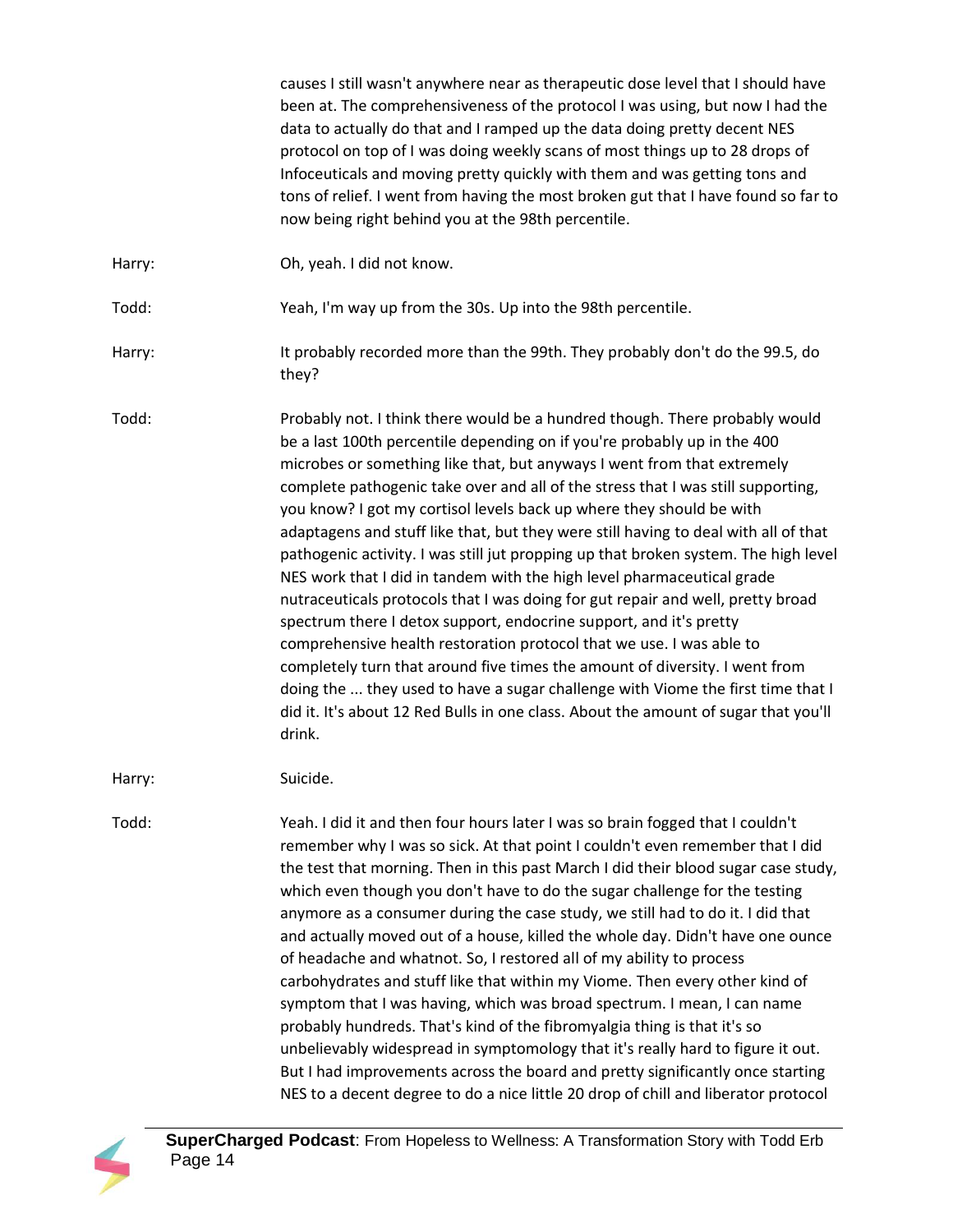for a little bit that practitioners sometimes do for dealing with the amount of emotional toll that can come with dealing with not only our own health issues that got us into the profession in the first place, but then also having the care and worry ab out all of our clients as well. So, that was a wonderful experience for me. I kind of feel like I shed a lot of the trauma that I was holding onto for many, many years that was keeping me in that state that was most likely fueling my gut dysfunction and stuff like that from that little protocol that I did with liberator and chill after the foundational.

Harry: I see you're just about to move from is it Connecticut?

Todd: Pennsylvania.

Harry: Pennsylvania, sorry. Yes. You're just about to move from Pennsylvania down to Florida. Maybe it's worth just telling people a little bit about why the environment is so important. It's also a move I made from California to Florida. My own health enhanced a lot in doing that mainly because you get exposed to sunshine and the sea. So, just spend an awful lot of, well, actually I do a lot of hydrofoiling in the sea and sun, and as the Supercharged movie that really helps to charge up the body's battery so you end up with a significantly abundant energy, but yeah, well, anyway. I was just curious - [00:45:00]

Todd: Yeah, that's definitely why I'm making the move from good old Pennsylvania. I definitely don't like the winters and those types of things. They were never good to me. So, just having the heat and the sunshine I think a big problem that I had in my life was once I did get sick, my bedroom was in a basement that was also moldy, so I was then bedridden in a moldy basement with electromagnetic fields surrounding me. The panel box for the whole house like two feet from my bed and stuff like that. No sunshine for literal months at a time. I would not even leave my house or not even have a window or just when I went upstairs to eat or go to the bathroom or something like that, if I could even make it. It was -

Harry: So, for you a lot of that situation was just probably purely the space that you were in.

Todd: Yeah. I was definitely had some other things happen like the elbow to the back of the neck that I took in basketball is another little factor that was kind of around my downfall, but mainly it got to the extent that it was and the severity that it was mainly because of the environment that I was in after it already started. I probably would have had a much easier time with the entire experience had I lived in either a different location or at the very least not laid in a basement with no sunlight for months at a time.

Harry: Perfect. Is there anything ... well, if you were going to talk to your self when you were 17, 18, what would be the message that you would give to your younger self?